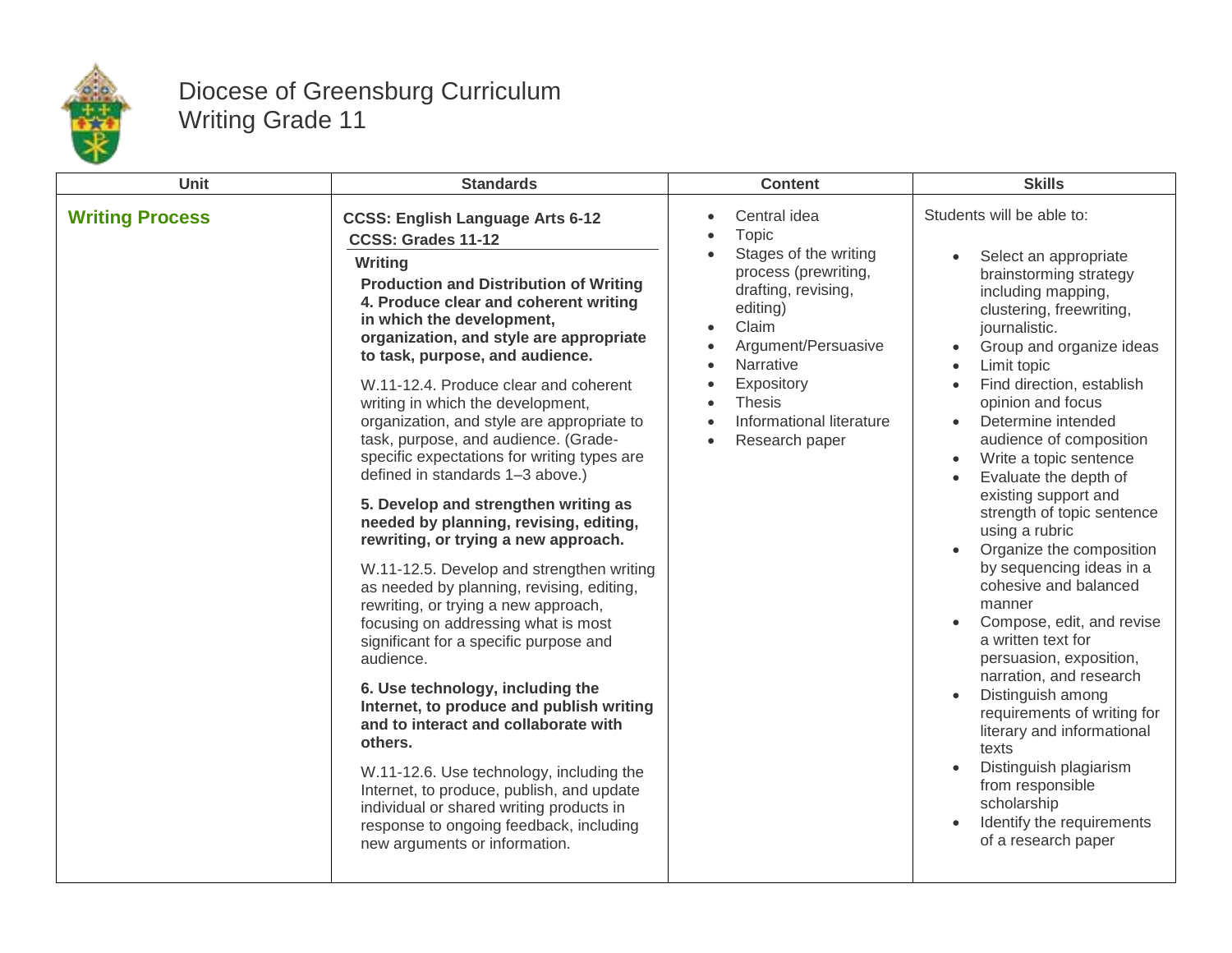| Unit | <b>Standards</b>                                                                                                                                                                                                                                                                                                                                                                                                                                      | <b>Content</b> | <b>Skills</b> |
|------|-------------------------------------------------------------------------------------------------------------------------------------------------------------------------------------------------------------------------------------------------------------------------------------------------------------------------------------------------------------------------------------------------------------------------------------------------------|----------------|---------------|
|      | <b>Research to Build and Present</b><br><b>Knowledge</b><br>7. Conduct short as well as more<br>sustained research projects based on<br>focused questions, demonstrating<br>understanding of the subject under<br>investigation.                                                                                                                                                                                                                      |                |               |
|      | W.11-12.7. Conduct short as well as more<br>sustained research projects to answer a<br>question (including a self-generated<br>question) or solve a problem; narrow or<br>broaden the inquiry when appropriate;<br>synthesize multiple sources on the<br>subject, demonstrating understanding of<br>the subject under investigation.                                                                                                                  |                |               |
|      | 8. Gather relevant information from<br>multiple print and digital sources,<br>assess the credibility and accuracy of<br>each source, and integrate the<br>information while avoiding plagiarism.                                                                                                                                                                                                                                                      |                |               |
|      | W.11-12.8. Gather relevant information<br>from multiple authoritative print and digital<br>sources, using advanced searches<br>effectively; assess the strengths and<br>limitations of each source in terms of the<br>task, purpose, and audience; integrate<br>information into the text selectively to<br>maintain the flow of ideas, avoiding<br>plagiarism and overreliance on any one<br>source and following a standard format for<br>citation. |                |               |
|      | 9. Draw evidence from literary or<br>informational texts to support analysis,<br>reflection, and research.                                                                                                                                                                                                                                                                                                                                            |                |               |
|      | W.11-12.9. Draw evidence form literary or<br>informational texts to support analysis,<br>reflection, and research.                                                                                                                                                                                                                                                                                                                                    |                |               |
|      | <b>Range of Writing</b><br>10. Write routinely over extended time<br>frames (time for research, reflection,                                                                                                                                                                                                                                                                                                                                           |                |               |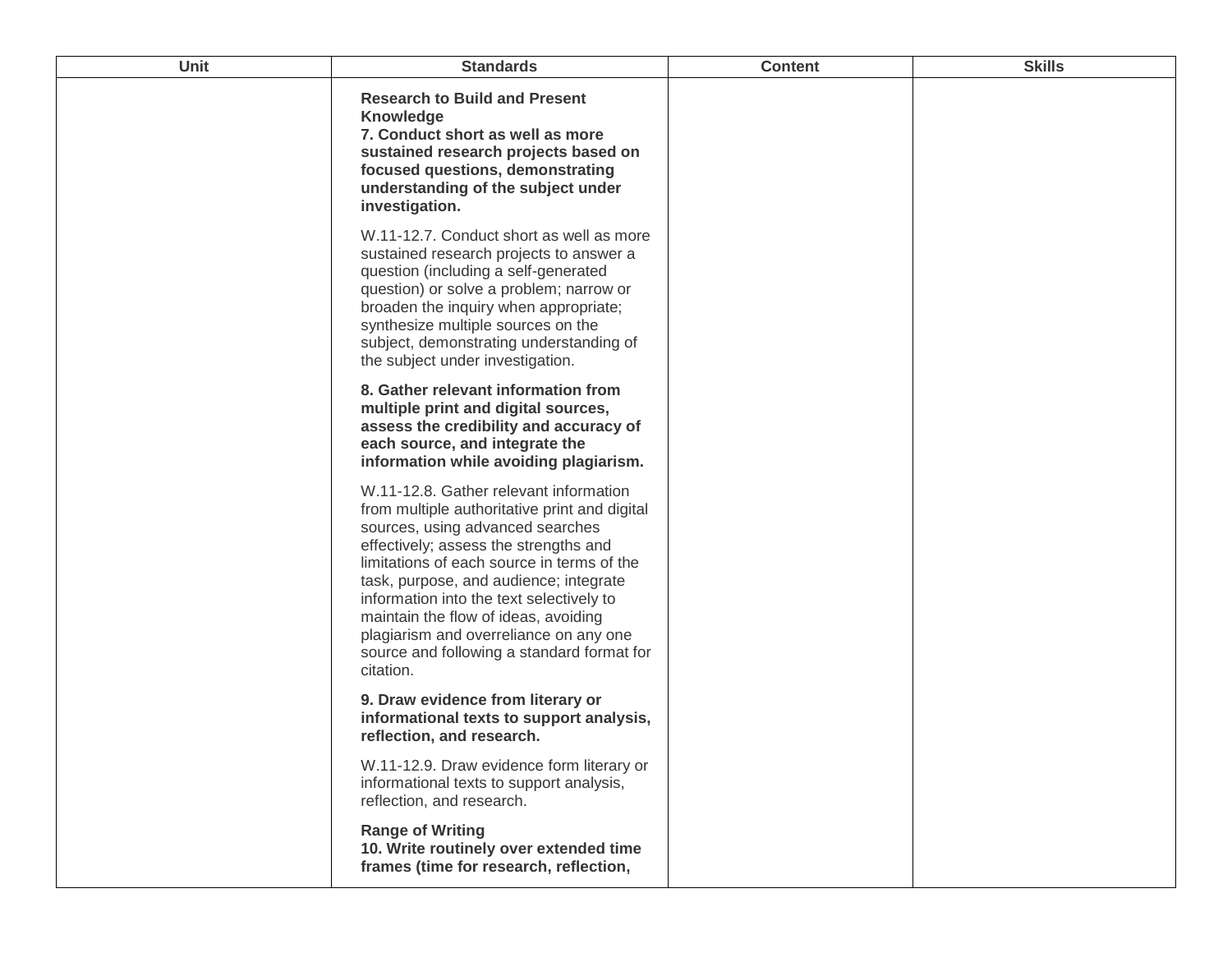| Unit                                              | <b>Standards</b>                                                                                                                                                                                                                                                                                                                                                                                                                                                                                                                                                                                                                                                                                                                                                                                                                                                                                                                                | <b>Content</b>                                                                                                                                                                                                                                                                             | <b>Skills</b>                                                                                                                                                                                                                                                                                                                                                                                                                                                                                                                                                                                    |
|---------------------------------------------------|-------------------------------------------------------------------------------------------------------------------------------------------------------------------------------------------------------------------------------------------------------------------------------------------------------------------------------------------------------------------------------------------------------------------------------------------------------------------------------------------------------------------------------------------------------------------------------------------------------------------------------------------------------------------------------------------------------------------------------------------------------------------------------------------------------------------------------------------------------------------------------------------------------------------------------------------------|--------------------------------------------------------------------------------------------------------------------------------------------------------------------------------------------------------------------------------------------------------------------------------------------|--------------------------------------------------------------------------------------------------------------------------------------------------------------------------------------------------------------------------------------------------------------------------------------------------------------------------------------------------------------------------------------------------------------------------------------------------------------------------------------------------------------------------------------------------------------------------------------------------|
|                                                   | and revision) and shorter time frames<br>(a single sitting or a day or two) for a<br>range of tasks, purposes, and<br>audiences.<br>W.11-12.10. Write routinely over extended<br>time frames (time for research, reflection,<br>and revision) and shorter time frames (a<br>single sitting or a day or two) for a range of<br>tasks, purposes<br>© Copyright 2010. National Governors<br>Association Center for Best Practices and<br>Council of Chief State School Officers. All<br>rights reserved.                                                                                                                                                                                                                                                                                                                                                                                                                                           |                                                                                                                                                                                                                                                                                            |                                                                                                                                                                                                                                                                                                                                                                                                                                                                                                                                                                                                  |
| <b>Persuasive/Argumentative</b><br><b>Writing</b> | <b>CCSS: English Language Arts 6-12</b><br>CCSS: Grades 11-12<br>Writing<br><b>Text Types and Purposes</b><br>1. Write arguments to support claims in<br>an analysis of substantive topics or<br>texts, using valid reasoning and<br>relevant and sufficient evidence.<br>W.11-12.1. Write arguments to support<br>claims in an analysis of substantive topics<br>or texts, using valid reasoning and<br>relevant and sufficient evidence.<br>W.11-12.1a. Introduce precise,<br>knowledgeable claim(s), establish the<br>significance of the claim(s), distinguish the<br>claim(s) from alternate or opposing claims,<br>and create an organization that logically<br>sequences claim(s), counterclaims,<br>reasons, and evidence.<br>W.11-12.1b. Develop claim(s) and<br>counterclaims fairly and thoroughly,<br>supplying the most relevant evidence for<br>each while pointing out the strengths and<br>limitations of both in a manner that | Argument<br>Claim<br>Counterclaim<br>Plan of development<br>Audience<br>Fact<br>Logic<br>Evidence<br>Details<br>Examples<br><b>Statistics</b><br>Expert testimony<br>SEE method<br>Ethos<br>Pathos<br>Logos<br>Introduction<br>Conclusion<br><b>Bias</b><br>Source<br><b>Style</b><br>Tone | The student will be able to:<br>Define argument<br>Define claim<br>Distinguish counterclaim<br>$\bullet$<br>from claim<br>Organize<br>$\bullet$<br>claims/counterclaims in a<br>logical and rational plan of<br>development<br>Distinguish an argument<br>from a fact<br>Develop a logical<br>$\bullet$<br>argument and claims<br>Support claims with<br>specific evidence such as<br>details and examples<br>Support claims with<br>specific evidence such as<br>statistics and expert<br>testimony<br>Connect facts and<br>evidence to a claim<br>Connect a series of claims<br>to an argument |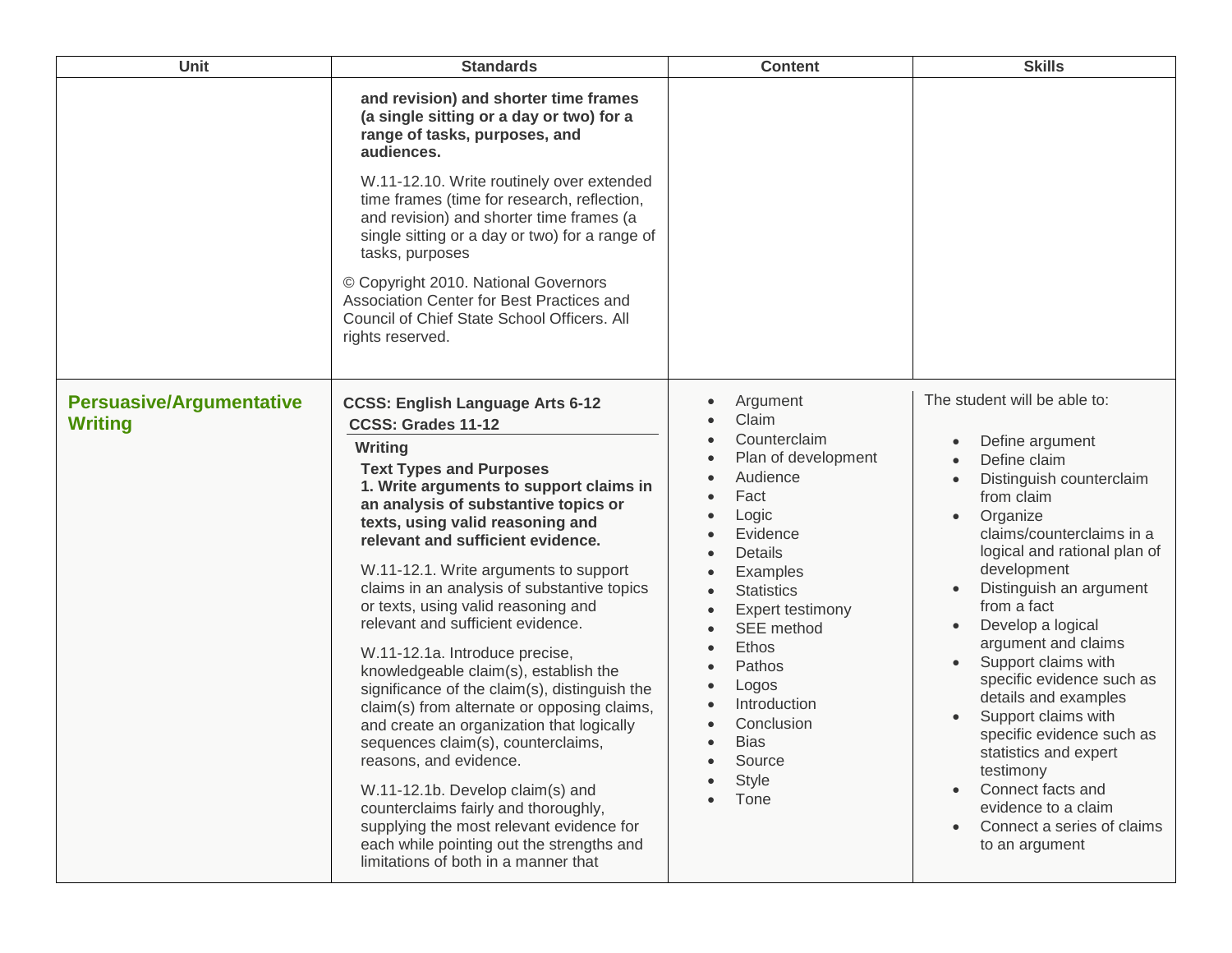| Unit | <b>Standards</b>                                                                                                                                                                                                                                                                                                                                                                                                                                                                                                                                                                                                                                                                                                                                                                                                                                                                                                                                                                                                                                                                                                                                                                                                                                                                                                                                                                                                                                                                                                                                                                     | <b>Content</b> | <b>Skills</b>                                                                                                                                                                                                                                                                                                                                                                                                                                                                                                                                                                                                                                                                                                                                                                                                                                                         |
|------|--------------------------------------------------------------------------------------------------------------------------------------------------------------------------------------------------------------------------------------------------------------------------------------------------------------------------------------------------------------------------------------------------------------------------------------------------------------------------------------------------------------------------------------------------------------------------------------------------------------------------------------------------------------------------------------------------------------------------------------------------------------------------------------------------------------------------------------------------------------------------------------------------------------------------------------------------------------------------------------------------------------------------------------------------------------------------------------------------------------------------------------------------------------------------------------------------------------------------------------------------------------------------------------------------------------------------------------------------------------------------------------------------------------------------------------------------------------------------------------------------------------------------------------------------------------------------------------|----------------|-----------------------------------------------------------------------------------------------------------------------------------------------------------------------------------------------------------------------------------------------------------------------------------------------------------------------------------------------------------------------------------------------------------------------------------------------------------------------------------------------------------------------------------------------------------------------------------------------------------------------------------------------------------------------------------------------------------------------------------------------------------------------------------------------------------------------------------------------------------------------|
|      | anticipates the audience's knowledge<br>level, concerns, values, and possible<br>biases.<br>W.11-12.1c. Use words, phrases, and<br>clauses as well as varied syntax to link the<br>major sections of the text, create<br>cohesion, and clarify the relationships<br>between claim(s) and reasons, between<br>reasons and evidence, and between<br>claim(s) and counterclaims.<br>W.11-12.1d. Establish and maintain a<br>formal style and objective tone while<br>attending to the norms and conventions of<br>the discipline in which they are writing.<br>W.11-12.1e. Provide a concluding<br>statement or section that follows from and<br>supports the argument presented.<br><b>Production and Distribution of Writing</b><br>4. Produce clear and coherent writing<br>in which the development,<br>organization, and style are appropriate<br>to task, purpose, and audience.<br>W.11-12.4. Produce clear and coherent<br>writing in which the development,<br>organization, and style are appropriate to<br>task, purpose, and audience. (Grade-<br>specific expectations for writing types are<br>defined in standards 1-3 above.)<br>5. Develop and strengthen writing as<br>needed by planning, revising, editing,<br>rewriting, or trying a new approach.<br>W.11-12.5. Develop and strengthen writing<br>as needed by planning, revising, editing,<br>rewriting, or trying a new approach,<br>focusing on addressing what is most<br>significant for a specific purpose and<br>audience.<br>6. Use technology, including the<br>Internet, to produce and publish writing |                | Determine the biases of<br>$\bullet$<br>sources, arguments, and<br>audience<br>Address the concerns,<br>values, and possible<br>biases of the audience<br>Address the needs of the<br>audience<br>Write with an objective,<br>formal tone<br>Write with a consistent<br>style<br>Write according to<br>standard English<br>conventions of usage and<br>mechanics<br>Attend to the norms of the<br>discipline (e.g., MLA)<br>Establish credibility of the<br>writer through<br>implementation of voice<br>and appeals to audience<br>Address potential<br>$\bullet$<br>counterclaims when<br>developing an argument<br>Use grade level<br>$\bullet$<br>appropriate emotional<br>appeals<br>Use grade level<br>appropriate rational<br>appeals<br>Write an effective<br>introduction<br>Write an effective<br>conclusion<br>Write an effective<br>$\bullet$<br>argument |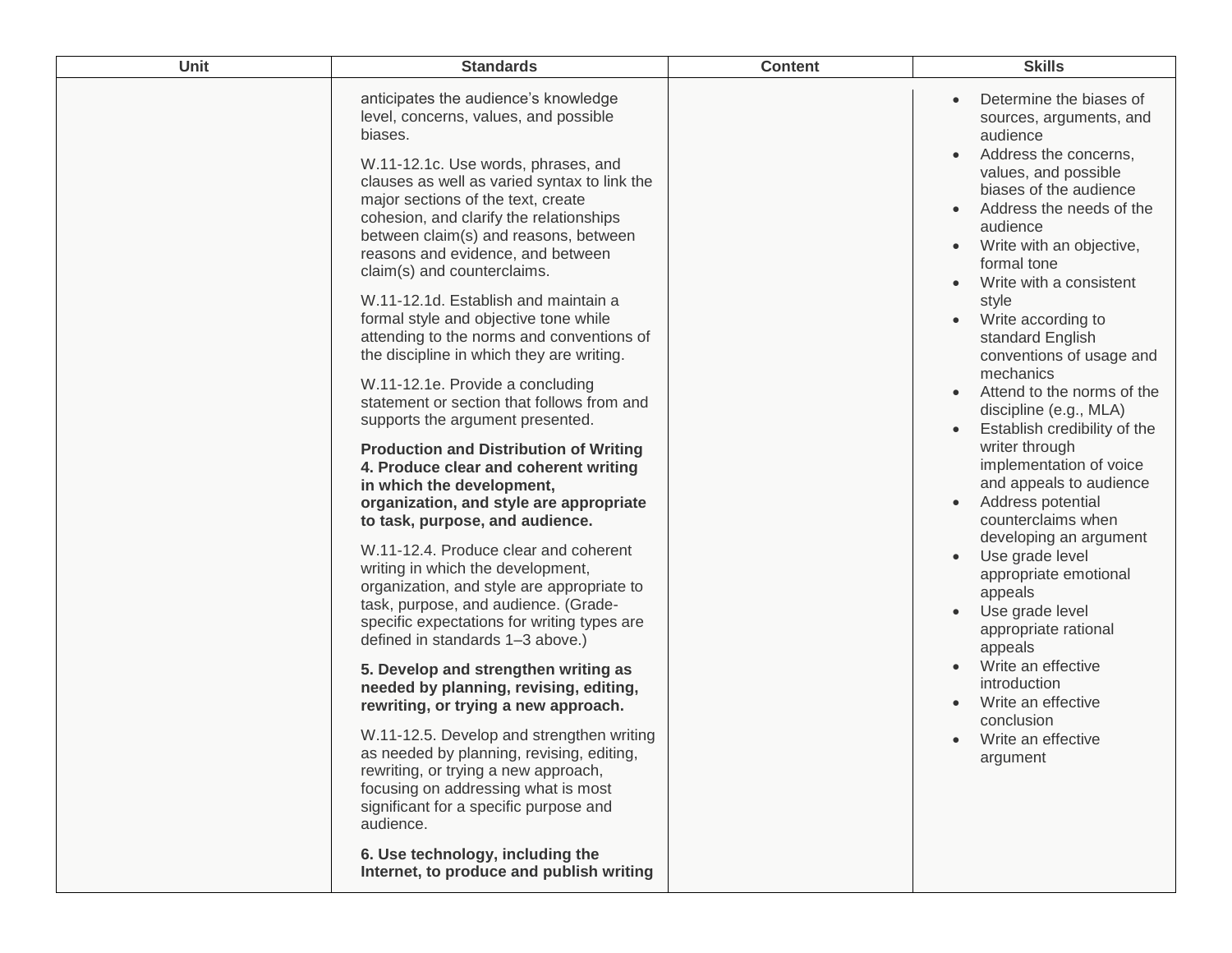| Unit | <b>Standards</b>                                                                                                                                                                                                                                                                                                                                                                                                                                      | <b>Content</b> | <b>Skills</b> |
|------|-------------------------------------------------------------------------------------------------------------------------------------------------------------------------------------------------------------------------------------------------------------------------------------------------------------------------------------------------------------------------------------------------------------------------------------------------------|----------------|---------------|
|      | and to interact and collaborate with<br>others.                                                                                                                                                                                                                                                                                                                                                                                                       |                |               |
|      | W.11-12.6. Use technology, including the<br>Internet, to produce, publish, and update<br>individual or shared writing products in<br>response to ongoing feedback, including<br>new arguments or information.                                                                                                                                                                                                                                         |                |               |
|      | 8. Gather relevant information from<br>multiple print and digital sources,<br>assess the credibility and accuracy of<br>each source, and integrate the<br>information while avoiding plagiarism.                                                                                                                                                                                                                                                      |                |               |
|      | W.11-12.8. Gather relevant information<br>from multiple authoritative print and digital<br>sources, using advanced searches<br>effectively; assess the strengths and<br>limitations of each source in terms of the<br>task, purpose, and audience; integrate<br>information into the text selectively to<br>maintain the flow of ideas, avoiding<br>plagiarism and overreliance on any one<br>source and following a standard format for<br>citation. |                |               |
|      | 9. Draw evidence from literary or<br>informational texts to support analysis,<br>reflection, and research.                                                                                                                                                                                                                                                                                                                                            |                |               |
|      | W.11-12.9. Draw evidence form literary or<br>informational texts to support analysis,<br>reflection, and research.                                                                                                                                                                                                                                                                                                                                    |                |               |
|      | <b>Range of Writing</b><br>10. Write routinely over extended time<br>frames (time for research, reflection,<br>and revision) and shorter time frames<br>(a single sitting or a day or two) for a<br>range of tasks, purposes, and<br>audiences.                                                                                                                                                                                                       |                |               |
|      | W.11-12.10. Write routinely over extended<br>time frames (time for research, reflection,<br>and revision) and shorter time frames (a                                                                                                                                                                                                                                                                                                                  |                |               |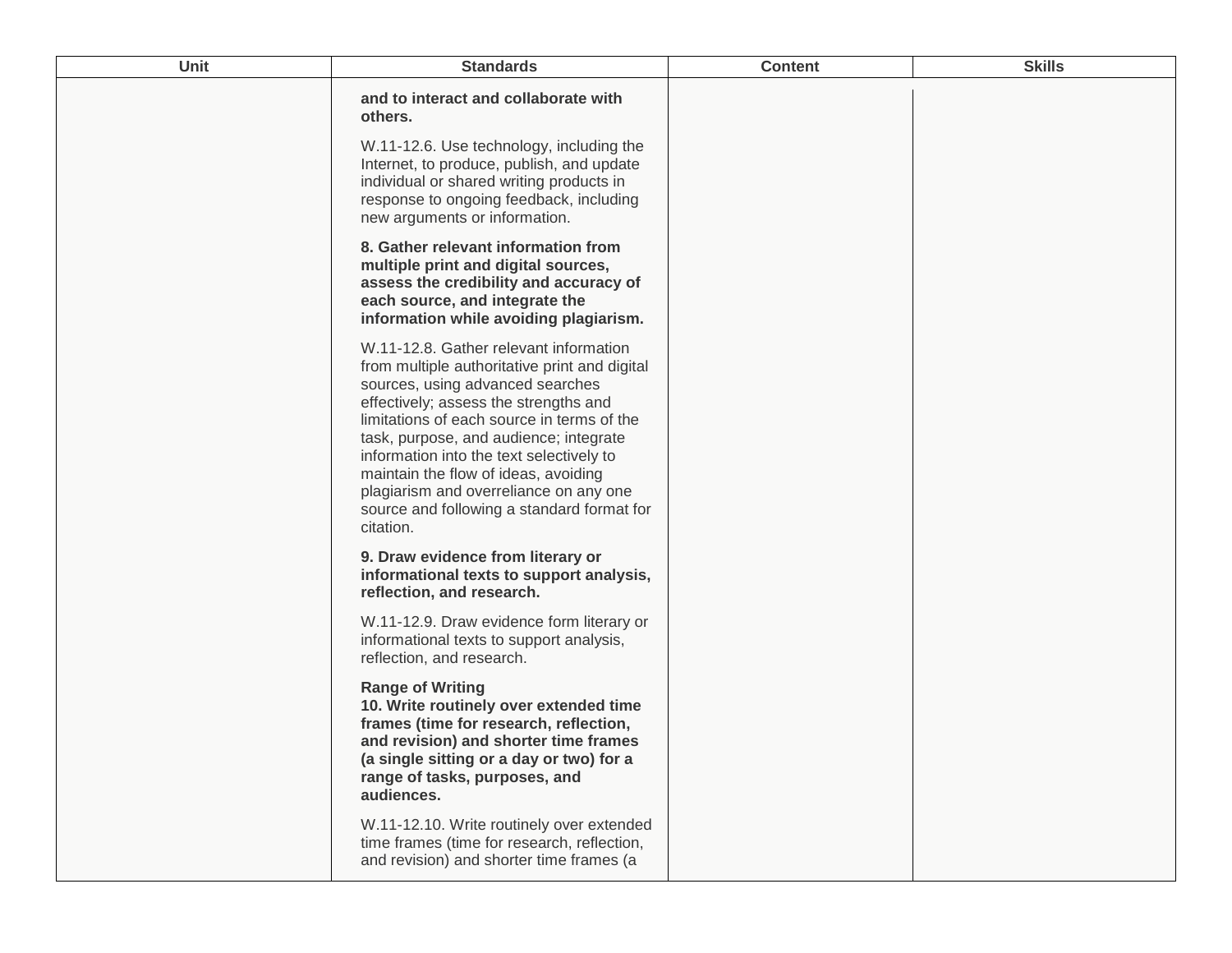| Unit                        | <b>Standards</b>                                                                                                                                                                                                                                                                                                                                                                                                                                                                                                                                                                                                                                                                                                                                                                                                                                                                                                                                                                                                                                                                                                                                                                                | <b>Content</b>                                                                                                                                                                                                                                                                                                                                                                                                                                                                                                                                                                                                   | <b>Skills</b>                                                                                                                                                                                                                                                                                                                                                                                                                                                                                                                                                                                                                                                                                                                                                                                  |
|-----------------------------|-------------------------------------------------------------------------------------------------------------------------------------------------------------------------------------------------------------------------------------------------------------------------------------------------------------------------------------------------------------------------------------------------------------------------------------------------------------------------------------------------------------------------------------------------------------------------------------------------------------------------------------------------------------------------------------------------------------------------------------------------------------------------------------------------------------------------------------------------------------------------------------------------------------------------------------------------------------------------------------------------------------------------------------------------------------------------------------------------------------------------------------------------------------------------------------------------|------------------------------------------------------------------------------------------------------------------------------------------------------------------------------------------------------------------------------------------------------------------------------------------------------------------------------------------------------------------------------------------------------------------------------------------------------------------------------------------------------------------------------------------------------------------------------------------------------------------|------------------------------------------------------------------------------------------------------------------------------------------------------------------------------------------------------------------------------------------------------------------------------------------------------------------------------------------------------------------------------------------------------------------------------------------------------------------------------------------------------------------------------------------------------------------------------------------------------------------------------------------------------------------------------------------------------------------------------------------------------------------------------------------------|
| <b>Expository Writing</b>   | single sitting or a day or two) for a range of<br>tasks, purposes<br>© Copyright 2010. National Governors<br>Association Center for Best Practices and<br>Council of Chief State School Officers. All<br>rights reserved.<br><b>CCSS: English Language Arts 6-12</b>                                                                                                                                                                                                                                                                                                                                                                                                                                                                                                                                                                                                                                                                                                                                                                                                                                                                                                                            | <b>Expository writing</b><br>$\bullet$                                                                                                                                                                                                                                                                                                                                                                                                                                                                                                                                                                           | Students will be able to:                                                                                                                                                                                                                                                                                                                                                                                                                                                                                                                                                                                                                                                                                                                                                                      |
| (Informational/Explanatory) | CCSS: Grades 11-12<br>Writing<br>2. Write informative/explanatory texts<br>to examine and convey complex ideas<br>and information clearly and accurately<br>through the effective selection,<br>organization, and analysis of content.<br>W.11-12.2. Write informative/explanatory<br>texts to examine and convey complex<br>ideas, concepts, and information clearly<br>and accurately through the effective<br>selection, organization, and analysis of<br>content.<br>W.11-12.2a. Introduce a topic; organize<br>complex ideas, concepts, and information<br>so that each new element builds on that<br>which precedes it to create a unified<br>whole; include formatting (e.g., headings),<br>graphics (e.g., figures, tables), and<br>multimedia when useful to aiding<br>comprehension.<br>W.11-12.2b. Develop the topic thoroughly<br>by selecting the most significant and<br>relevant facts, extended definitions,<br>concrete details, quotations, or other<br>information and examples appropriate to<br>the audience's knowledge of the topic.<br>W.11-12.2c. Use appropriate and varied<br>transitions and syntax to link the major<br>sections of the text, create cohesion, and | Persuasive writing<br>Audience<br>$\bullet$<br>Central idea<br><b>Thesis</b><br>$\bullet$<br>Main points<br>$\bullet$<br>Details<br>$\bullet$<br>Examples<br>$\bullet$<br>Facts<br>$\bullet$<br>Evidence (support)<br>$\bullet$<br><b>Transitions</b><br>$\bullet$<br>Primary text<br>Critical analysis<br>Text-to-world<br>$\bullet$<br>connection<br>Literary non-fiction<br>$\bullet$<br>Introduction<br>$\bullet$<br>Conclusion<br>$\bullet$<br>Tone<br>$\bullet$<br><b>Style</b><br>$\bullet$<br>Language<br>$\bullet$<br>Vocabulary<br>$\bullet$<br><b>Extended definitions</b><br>Quotations<br>$\bullet$ | Define multi-paragraph<br>expository writing<br>Distinguish expository<br>writing from persuasive<br>writing<br>Define thesis<br>$\bullet$<br>Develop a logical thesis<br>Construct main points to<br>develop the thesis<br>Support thesis and main<br>points with details and<br>examples<br>Address the specific<br>$\bullet$<br>needs of the audience<br>Create insight through the<br>logical and coherent<br>organization of details and<br>examples<br>Connect facts to a thesis<br>Utilize facts to create<br>evidence (support)<br>Connect evidence<br>(support) to thesis<br>Connect main points using<br>transitions<br>Summarize relationship of<br>evidence to thesis<br>Present a formal,<br>$\bullet$<br>objective tone<br>Use precise language and<br>topic-specific vocabulary |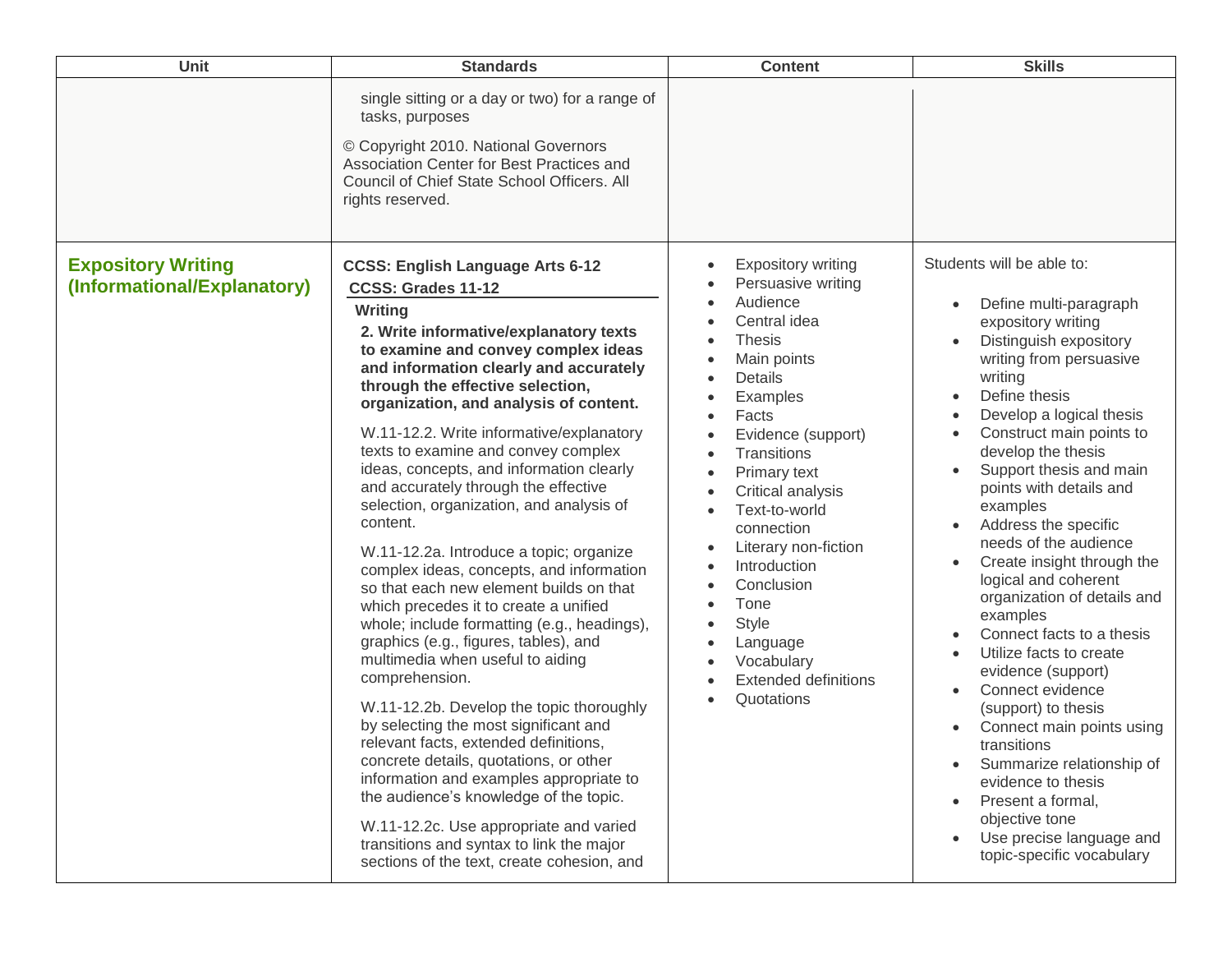| Unit | <b>Standards</b>                                                                                                                                                                                                                                                                                                                                                                                                                                                                                                                                                                                                                    | <b>Content</b> | <b>Skills</b>                                                                                                                                                                                                                                                                                                                                                                                                                    |
|------|-------------------------------------------------------------------------------------------------------------------------------------------------------------------------------------------------------------------------------------------------------------------------------------------------------------------------------------------------------------------------------------------------------------------------------------------------------------------------------------------------------------------------------------------------------------------------------------------------------------------------------------|----------------|----------------------------------------------------------------------------------------------------------------------------------------------------------------------------------------------------------------------------------------------------------------------------------------------------------------------------------------------------------------------------------------------------------------------------------|
|      | clarify the relationships among complex<br>ideas and concepts.<br>W.11-12.2d. Use precise language,<br>domain-specific vocabulary, and<br>techniques such as metaphor, simile, and<br>analogy to manage the complexity of the<br>topic.<br>W.11-12.2e. Establish and maintain a<br>formal style and objective tone while<br>attending to the norms and conventions of<br>the discipline in which they are writing.<br>W.11-12.2f. Provide a concluding<br>statement or section that follows from and<br>supports the information or explanation<br>presented (e.g., articulating implications or<br>the significance of the topic). |                | Write according to<br>standard English<br>conventions of usage and<br>mechanics<br>Attend to the norms of the<br>discipline (e.g., MLA)<br>Anticipate the audience's<br>background knowledge of<br>and concerns about the<br>topic<br>Use formatting, graphics,<br>and/or multimedia to aid<br>comprehension<br>Maintain a consistent style<br>Apply critical analysis to a<br>primary text<br>Make text-to-world<br>connections |
|      | <b>Production and Distribution of Writing</b><br>4. Produce clear and coherent writing<br>in which the development,<br>organization, and style are appropriate<br>to task, purpose, and audience.                                                                                                                                                                                                                                                                                                                                                                                                                                   |                | Identify the parts of an<br>introduction<br>Write an effective<br>$\bullet$<br>introduction<br>Write an effective                                                                                                                                                                                                                                                                                                                |
|      | W.11-12.4. Produce clear and coherent<br>writing in which the development,<br>organization, and style are appropriate to<br>task, purpose, and audience. (Grade-<br>specific expectations for writing types are<br>defined in standards 1-3 above.)                                                                                                                                                                                                                                                                                                                                                                                 |                | conclusion that supports<br>the topic and examines its<br>implications and<br>significance<br>Write an effective<br>$\bullet$<br>expository composition                                                                                                                                                                                                                                                                          |
|      | 5. Develop and strengthen writing as<br>needed by planning, revising, editing,<br>rewriting, or trying a new approach.                                                                                                                                                                                                                                                                                                                                                                                                                                                                                                              |                |                                                                                                                                                                                                                                                                                                                                                                                                                                  |
|      | W.11-12.5. Develop and strengthen writing<br>as needed by planning, revising, editing,<br>rewriting, or trying a new approach,<br>focusing on addressing what is most<br>significant for a specific purpose and<br>audience.                                                                                                                                                                                                                                                                                                                                                                                                        |                |                                                                                                                                                                                                                                                                                                                                                                                                                                  |
|      | 6. Use technology, including the<br>Internet, to produce and publish writing                                                                                                                                                                                                                                                                                                                                                                                                                                                                                                                                                        |                |                                                                                                                                                                                                                                                                                                                                                                                                                                  |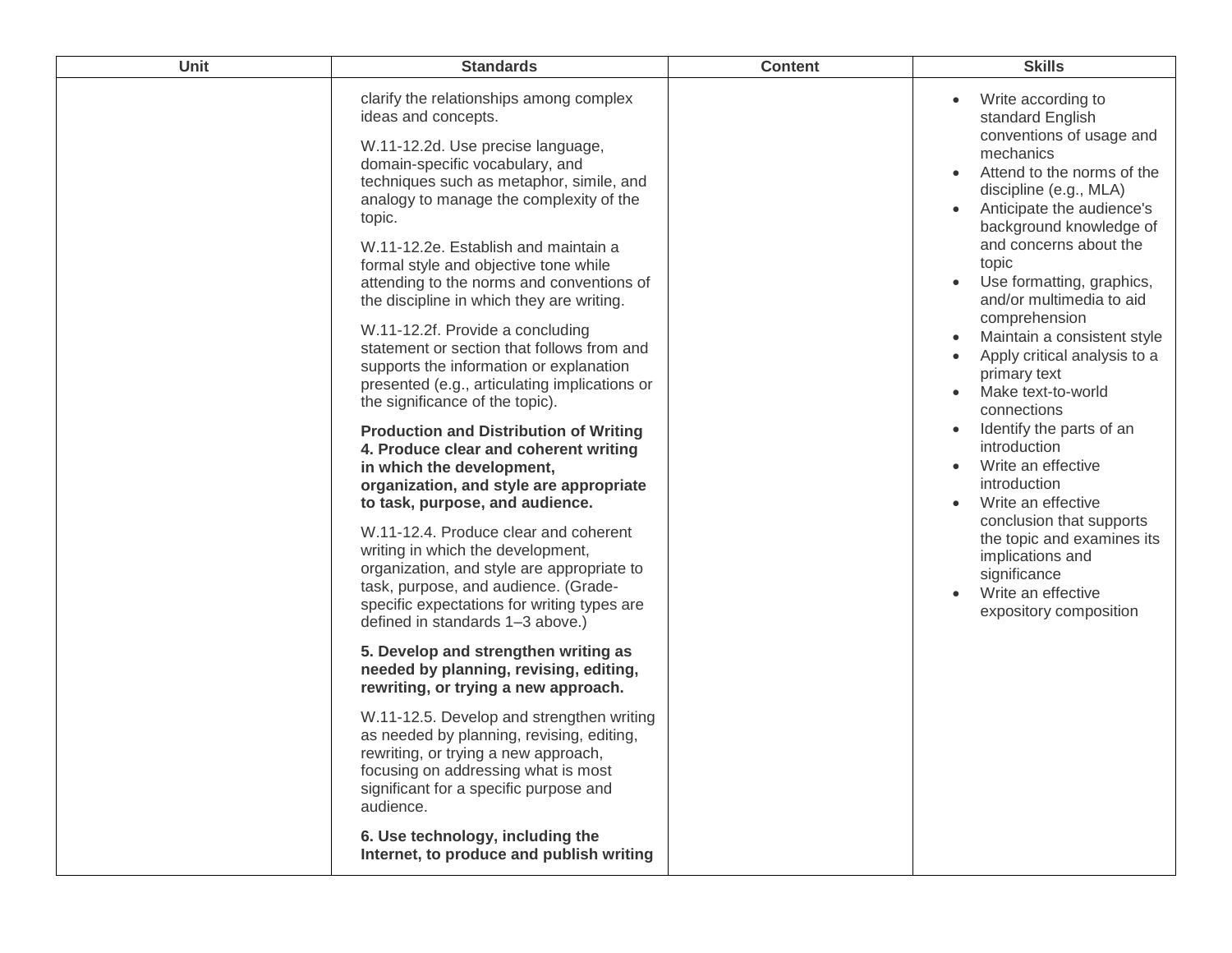| Unit | <b>Standards</b>                                                                                                                                                                                                                                                                                                                                                                                                                                      | <b>Content</b> | <b>Skills</b> |
|------|-------------------------------------------------------------------------------------------------------------------------------------------------------------------------------------------------------------------------------------------------------------------------------------------------------------------------------------------------------------------------------------------------------------------------------------------------------|----------------|---------------|
|      | and to interact and collaborate with<br>others.                                                                                                                                                                                                                                                                                                                                                                                                       |                |               |
|      | W.11-12.6. Use technology, including the<br>Internet, to produce, publish, and update<br>individual or shared writing products in<br>response to ongoing feedback, including<br>new arguments or information.                                                                                                                                                                                                                                         |                |               |
|      | 8. Gather relevant information from<br>multiple print and digital sources,<br>assess the credibility and accuracy of<br>each source, and integrate the<br>information while avoiding plagiarism.                                                                                                                                                                                                                                                      |                |               |
|      | W.11-12.8. Gather relevant information<br>from multiple authoritative print and digital<br>sources, using advanced searches<br>effectively; assess the strengths and<br>limitations of each source in terms of the<br>task, purpose, and audience; integrate<br>information into the text selectively to<br>maintain the flow of ideas, avoiding<br>plagiarism and overreliance on any one<br>source and following a standard format for<br>citation. |                |               |
|      | 9. Draw evidence from literary or<br>informational texts to support analysis,<br>reflection, and research.                                                                                                                                                                                                                                                                                                                                            |                |               |
|      | W.11-12.9. Draw evidence form literary or<br>informational texts to support analysis,<br>reflection, and research.                                                                                                                                                                                                                                                                                                                                    |                |               |
|      | W.11-12.9a. Apply grades 11-12 Reading<br>standards to literature (e.g., "Demonstrate<br>knowledge of eighteenth-, nineteenth- and<br>early-twentieth-century foundational works<br>of American literature, including how two<br>or more texts from the same period treat<br>similar themes or topics").                                                                                                                                              |                |               |
|      | W.11-12.9b. Apply grades 11-12 Reading<br>standards to literary nonfiction (e.g.,<br>"Delineate and evaluate the reasoning in                                                                                                                                                                                                                                                                                                                         |                |               |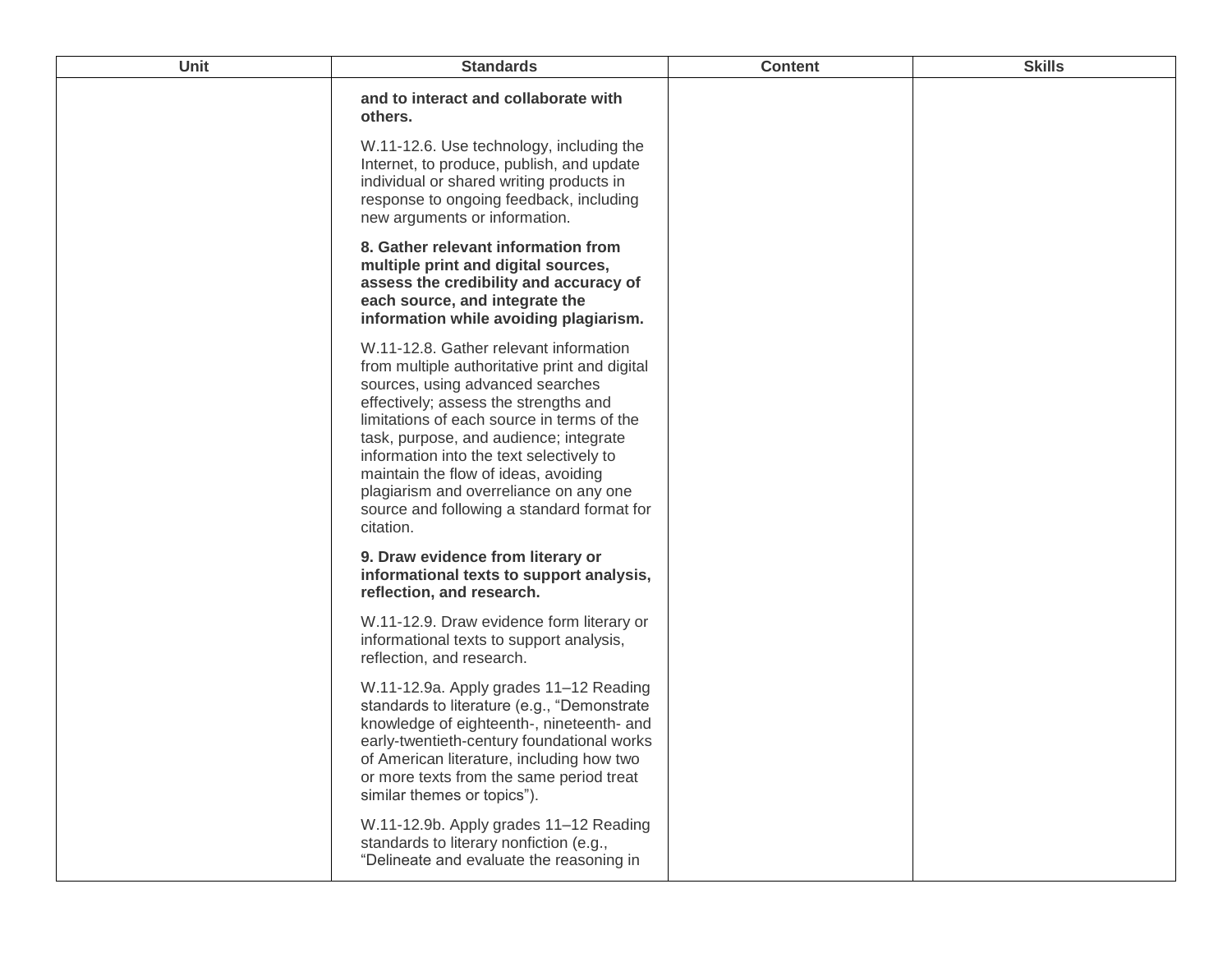| Unit                     | <b>Standards</b>                                                                                                                                                                                                                                                                                                                                                                                                                     | <b>Content</b>                                                                                                                                                                            | <b>Skills</b>                                                                                                                                                                                                                                                                                                                                           |
|--------------------------|--------------------------------------------------------------------------------------------------------------------------------------------------------------------------------------------------------------------------------------------------------------------------------------------------------------------------------------------------------------------------------------------------------------------------------------|-------------------------------------------------------------------------------------------------------------------------------------------------------------------------------------------|---------------------------------------------------------------------------------------------------------------------------------------------------------------------------------------------------------------------------------------------------------------------------------------------------------------------------------------------------------|
|                          | seminal U.S. texts, including the<br>application of constitutional principles and<br>use of legal reasoning [e.g., in U.S.<br>Supreme Court Case majority opinions<br>and dissents) and the premises, purposes,<br>and arguments in works of public<br>advocacy (e.g., The Federalist,<br>presidential addresses]").                                                                                                                 |                                                                                                                                                                                           |                                                                                                                                                                                                                                                                                                                                                         |
|                          | <b>Range of Writing</b><br>10. Write routinely over extended time<br>frames (time for research, reflection,<br>and revision) and shorter time frames<br>(a single sitting or a day or two) for a<br>range of tasks, purposes, and<br>audiences.                                                                                                                                                                                      |                                                                                                                                                                                           |                                                                                                                                                                                                                                                                                                                                                         |
|                          | W.11-12.10. Write routinely over extended<br>time frames (time for research, reflection,<br>and revision) and shorter time frames (a<br>single sitting or a day or two) for a range of<br>tasks, purposes                                                                                                                                                                                                                            |                                                                                                                                                                                           |                                                                                                                                                                                                                                                                                                                                                         |
|                          | © Copyright 2010. National Governors<br>Association Center for Best Practices and<br>Council of Chief State School Officers. All<br>rights reserved.                                                                                                                                                                                                                                                                                 |                                                                                                                                                                                           |                                                                                                                                                                                                                                                                                                                                                         |
| <b>Narrative Writing</b> | <b>CCSS: English Language Arts 6-12</b><br>CCSS: Grades 11-12<br>Writing<br>3. Write narratives to develop real or<br>imagined experiences or events using<br>effective technique, well-chosen<br>details, and well-structured event<br>sequences.<br>W.11-12.3. Write narratives to develop<br>real or imagined experiences or events<br>using effective technique, well-chosen<br>details, and well-structured event<br>sequences. | Essay writing<br>critical reasoning<br>prediction<br>introduction<br>conclusion<br>reflection<br>tone<br>organization<br>problem-solution<br>theme<br>emotional appeals<br>ethos<br>logos | Students will be able to:<br>Focus a narrative essay<br>on a theme<br>Establish a clear and<br>consistent narrative point<br>of view<br>Write in a consistent and<br>unique style<br>Identify and use strategies<br>to engage the reader<br>Establish their credibility<br>through appeals to ethos<br>Evoke emotional and<br>rational responses in the |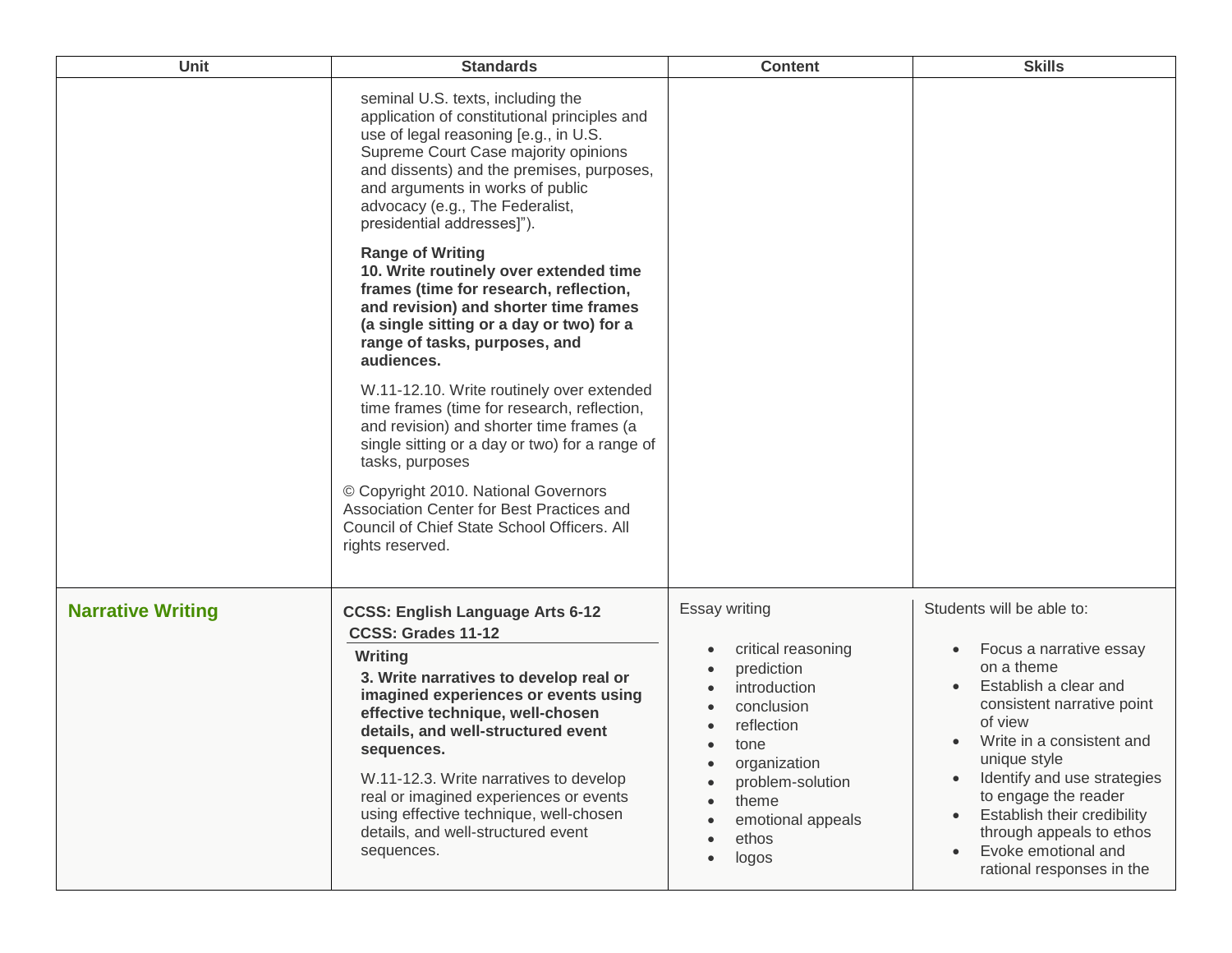| Unit | <b>Standards</b>                                                                                                                                                                                                                                                                                                                                                                                                                                                                                                                                                                                                                                                                                                                                                                                                                                                                                                                                                                                                                                                                                                                                                                                                                                                                                                                                                                                                                                                                                                                           | <b>Content</b>                                                                                                                                                                                                                                                                                                                                                                                                                                                                                                                                                                                                                                                                                                                                                                  | <b>Skills</b>                                                                                                                                                                                                                                                                                                                                                                                                                                                                                                                                                                                                                                                                                                                                                                                                                         |
|------|--------------------------------------------------------------------------------------------------------------------------------------------------------------------------------------------------------------------------------------------------------------------------------------------------------------------------------------------------------------------------------------------------------------------------------------------------------------------------------------------------------------------------------------------------------------------------------------------------------------------------------------------------------------------------------------------------------------------------------------------------------------------------------------------------------------------------------------------------------------------------------------------------------------------------------------------------------------------------------------------------------------------------------------------------------------------------------------------------------------------------------------------------------------------------------------------------------------------------------------------------------------------------------------------------------------------------------------------------------------------------------------------------------------------------------------------------------------------------------------------------------------------------------------------|---------------------------------------------------------------------------------------------------------------------------------------------------------------------------------------------------------------------------------------------------------------------------------------------------------------------------------------------------------------------------------------------------------------------------------------------------------------------------------------------------------------------------------------------------------------------------------------------------------------------------------------------------------------------------------------------------------------------------------------------------------------------------------|---------------------------------------------------------------------------------------------------------------------------------------------------------------------------------------------------------------------------------------------------------------------------------------------------------------------------------------------------------------------------------------------------------------------------------------------------------------------------------------------------------------------------------------------------------------------------------------------------------------------------------------------------------------------------------------------------------------------------------------------------------------------------------------------------------------------------------------|
|      | W.11-12.3a. Engage and orient the reader<br>by setting out a problem, situation, or<br>observation and its significance,<br>establishing one or multiple point(s) of<br>view, and introducing a narrator and/or<br>characters; create a smooth progression<br>of experiences or events.<br>W.11-12.3b. Use narrative techniques,<br>such as dialogue, pacing, description,<br>reflection, and multiple plot lines, to<br>develop experiences, events, and/or<br>characters.<br>W.11-12.3c. Use a variety of techniques to<br>sequence events so that they build on one<br>another to create a coherent whole and<br>build toward a particular tone and outcome<br>(e.g., a sense of mystery, suspense,<br>growth, or resolution).<br>W.11-12.3d Use precise words and<br>phrases, telling details, and sensory<br>language to convey a vivid picture of the<br>experiences, events, setting, and/or<br>characters.<br>W.11-12.3e. Provide a conclusion that<br>follows from and reflects on what is<br>experienced, observed, or resolved over<br>the course of the narrative.<br><b>Production and Distribution of Writing</b><br>4. Produce clear and coherent writing<br>in which the development,<br>organization, and style are appropriate<br>to task, purpose, and audience.<br>W.11-12.4. Produce clear and coherent<br>writing in which the development,<br>organization, and style are appropriate to<br>task, purpose, and audience. (Grade-<br>specific expectations for writing types are<br>defined in standards 1-3 above.) | pathos<br>audience<br><b>Characteristics of Story Writing</b><br>Developing character<br>protagonist<br>$\bullet$<br>antagonist<br>dialogue<br>levels of<br>characterization<br>methods of<br>$\bullet$<br>characterization (direct,<br>indirect)<br>Developing plot and conflict<br>plot structure<br>$\bullet$<br>setting<br>mood<br>exposition<br>inciting incident<br>rising action<br>climax<br>$\bullet$<br>falling action<br>resolution<br>$\bullet$<br>point of view (narrator<br>$\bullet$<br>vs. author)<br>forms of conflict<br>$\bullet$<br>central conflict<br>$\bullet$<br>event sequencing<br>$\bullet$<br>through transitions<br>foreshadowing<br>flashback<br>$\bullet$<br>Use of language<br>style<br>imagery<br>description<br>figurative language<br>pacing | reader through appeals to<br>pathos and logos<br>Use transitions to amplify<br>$\bullet$<br>the strength of<br>observations and personal<br>experience as the writer<br>develops his/her point<br>Employ language<br>consistent with the<br>tone/voice of the narrative<br>Create vivid descriptions<br>$\bullet$<br>using figurative language<br>and imagery<br>Demonstrate mature<br>command of conventions<br>of standard English<br>grammar and usage<br>Use narrative techniques<br>$\bullet$<br>such as dialogue,<br>description, and pacing to<br>convey a realistic<br>depiction of events<br>Use setting to influence<br>plot and conflict<br>Delineate and develop<br>characters<br>Create fully-developed<br>characters through<br>behavior and attitudes<br>Follow a plot structure<br>dependent on a central<br>conflict |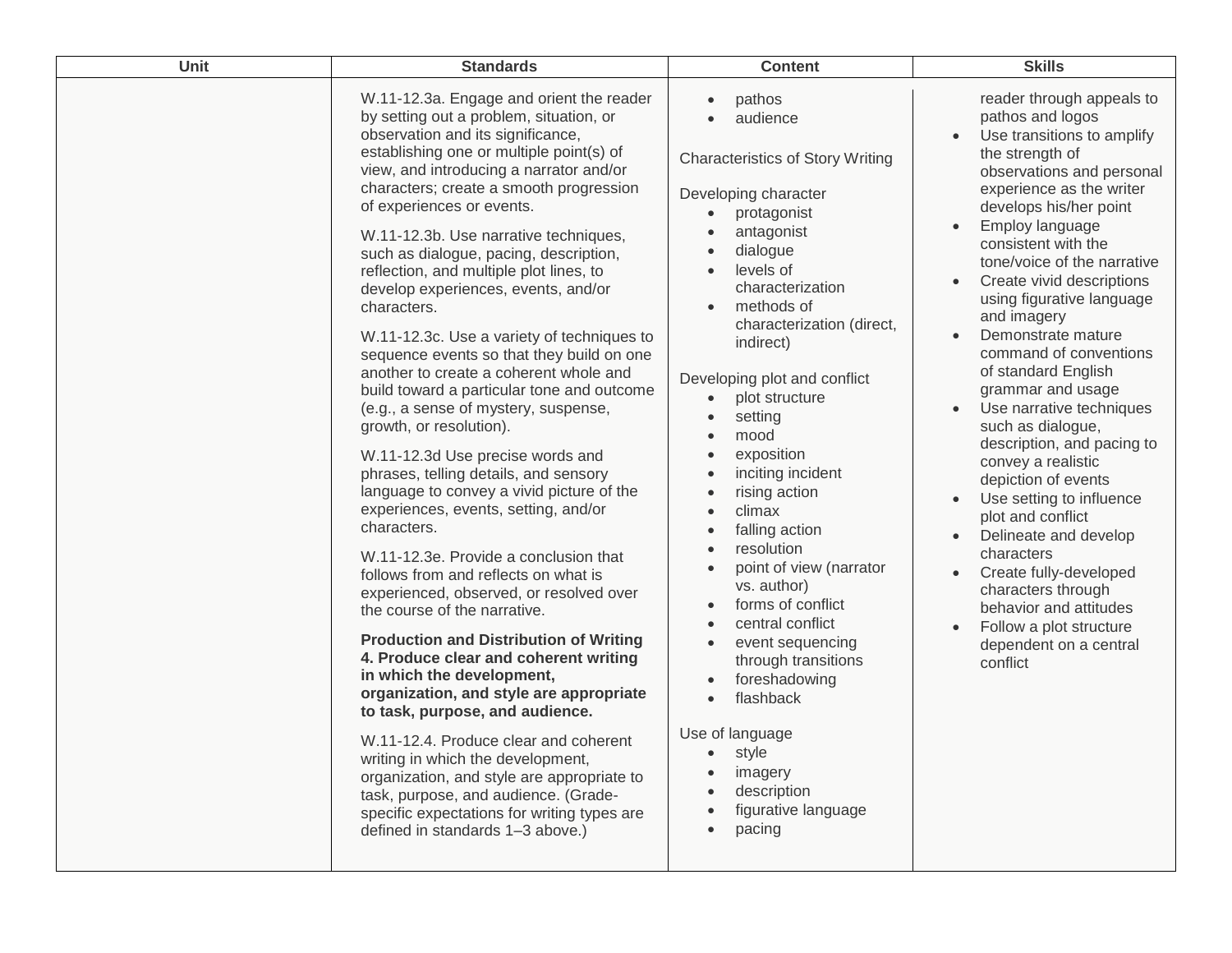| <b>Unit</b> | <b>Standards</b>                                                                                                                                                                                                                                                                                                                                                                                                                                      | <b>Content</b> | <b>Skills</b> |
|-------------|-------------------------------------------------------------------------------------------------------------------------------------------------------------------------------------------------------------------------------------------------------------------------------------------------------------------------------------------------------------------------------------------------------------------------------------------------------|----------------|---------------|
|             | 5. Develop and strengthen writing as<br>needed by planning, revising, editing,<br>rewriting, or trying a new approach.                                                                                                                                                                                                                                                                                                                                |                |               |
|             | W.11-12.5. Develop and strengthen writing<br>as needed by planning, revising, editing,<br>rewriting, or trying a new approach,<br>focusing on addressing what is most<br>significant for a specific purpose and<br>audience.                                                                                                                                                                                                                          |                |               |
|             | 6. Use technology, including the<br>Internet, to produce and publish writing<br>and to interact and collaborate with<br>others.                                                                                                                                                                                                                                                                                                                       |                |               |
|             | W.11-12.6. Use technology, including the<br>Internet, to produce, publish, and update<br>individual or shared writing products in<br>response to ongoing feedback, including<br>new arguments or information.                                                                                                                                                                                                                                         |                |               |
|             | 8. Gather relevant information from<br>multiple print and digital sources,<br>assess the credibility and accuracy of<br>each source, and integrate the<br>information while avoiding plagiarism.                                                                                                                                                                                                                                                      |                |               |
|             | W.11-12.8. Gather relevant information<br>from multiple authoritative print and digital<br>sources, using advanced searches<br>effectively; assess the strengths and<br>limitations of each source in terms of the<br>task, purpose, and audience; integrate<br>information into the text selectively to<br>maintain the flow of ideas, avoiding<br>plagiarism and overreliance on any one<br>source and following a standard format for<br>citation. |                |               |
|             | <b>Range of Writing</b><br>10. Write routinely over extended time<br>frames (time for research, reflection,<br>and revision) and shorter time frames<br>(a single sitting or a day or two) for a                                                                                                                                                                                                                                                      |                |               |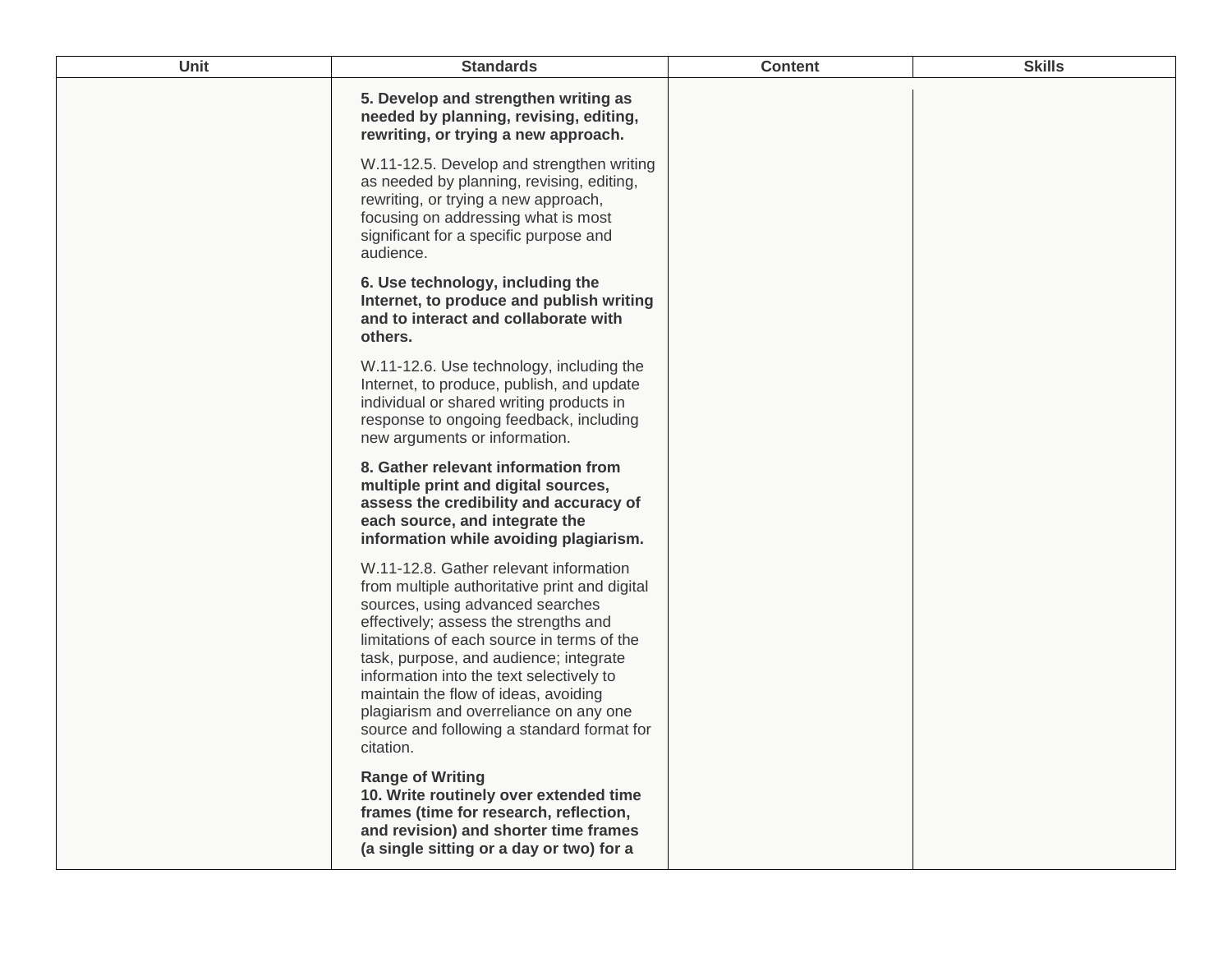| Unit                    | <b>Standards</b>                                                                                                                                                                                                                                                                                                                                                                                                                                                                                                                                                                                                                                                                                                                                                                                                                                                                                                                                                                        | <b>Content</b>                                                                                                                                                                                                                                                                                                                                                                                                                | <b>Skills</b>                                                                                                                                                                                                                                                                                                                                                                                                                                                                                                                                                                                                                                                          |
|-------------------------|-----------------------------------------------------------------------------------------------------------------------------------------------------------------------------------------------------------------------------------------------------------------------------------------------------------------------------------------------------------------------------------------------------------------------------------------------------------------------------------------------------------------------------------------------------------------------------------------------------------------------------------------------------------------------------------------------------------------------------------------------------------------------------------------------------------------------------------------------------------------------------------------------------------------------------------------------------------------------------------------|-------------------------------------------------------------------------------------------------------------------------------------------------------------------------------------------------------------------------------------------------------------------------------------------------------------------------------------------------------------------------------------------------------------------------------|------------------------------------------------------------------------------------------------------------------------------------------------------------------------------------------------------------------------------------------------------------------------------------------------------------------------------------------------------------------------------------------------------------------------------------------------------------------------------------------------------------------------------------------------------------------------------------------------------------------------------------------------------------------------|
|                         | range of tasks, purposes, and<br>audiences.<br>W.11-12.10. Write routinely over extended<br>time frames (time for research, reflection,<br>and revision) and shorter time frames (a<br>single sitting or a day or two) for a range of<br>tasks, purposes<br>© Copyright 2010. National Governors<br>Association Center for Best Practices and<br>Council of Chief State School Officers. All<br>rights reserved.                                                                                                                                                                                                                                                                                                                                                                                                                                                                                                                                                                        |                                                                                                                                                                                                                                                                                                                                                                                                                               |                                                                                                                                                                                                                                                                                                                                                                                                                                                                                                                                                                                                                                                                        |
| <b>Research Writing</b> | <b>CCSS: English Language Arts 6-12</b><br>CCSS: Grades 11-12<br>Writing<br><b>Text Types and Purposes</b><br>1. Write arguments to support claims in<br>an analysis of substantive topics or<br>texts, using valid reasoning and<br>relevant and sufficient evidence.<br>W.11-12.1. Write arguments to support<br>claims in an analysis of substantive topics<br>or texts, using valid reasoning and<br>relevant and sufficient evidence.<br>W.11-12.1a. Introduce precise,<br>knowledgeable claim(s), establish the<br>significance of the claim(s), distinguish the<br>claim(s) from alternate or opposing claims,<br>and create an organization that logically<br>sequences claim(s), counterclaims,<br>reasons, and evidence.<br>W.11-12.1b. Develop claim(s) and<br>counterclaims fairly and thoroughly,<br>supplying the most relevant evidence for<br>each while pointing out the strengths and<br>limitations of both in a manner that<br>anticipates the audience's knowledge | Research<br><b>Topic</b><br><b>Thesis</b><br>Argument<br>Plan of development<br>Organization<br>Purpose<br>Audience<br>Source credibility<br>(accuracy, reliability)<br>Citation<br>Note-taking<br>Paraphrase<br>Precis<br>Summary<br>Quotation<br>Plagiarism<br>Transitions<br>Evidence<br>Inductive reasoning<br>Deductive reasoning<br><b>Works Cited</b><br>Introduction<br>Conclusion<br><b>Style</b><br>Insight<br>Tone | Students will be able to:<br>Define research<br>Write an effective and<br>original thesis<br>Organize main points with<br>$\bullet$<br>a plan of development<br>Create an effective<br>$\bullet$<br>introduction<br>Create an effective<br>$\bullet$<br>conclusion<br>Assess the credibility of<br>$\bullet$<br>sources<br>Identify and gather<br>$\bullet$<br>information (evidence)<br>Distinguish among<br>$\bullet$<br>summary, paraphrase,<br>and quotation and use<br>appropriately<br>Cite sources<br>Create a Works Cited<br>Determine the audience<br>Organize evidence<br>Organize main ideas into<br>coherent sections<br>Connect evidence to the<br>thesis |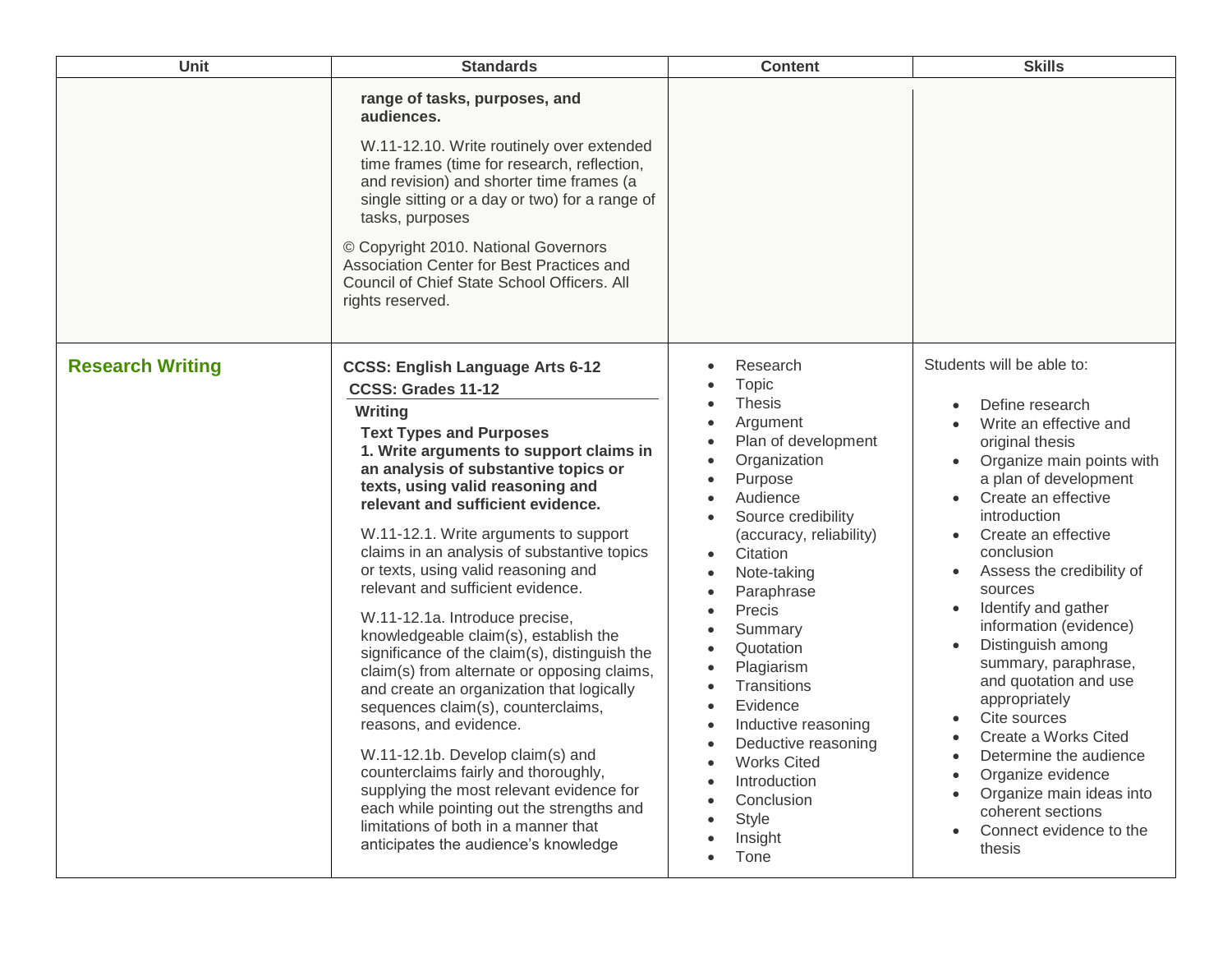| Unit | <b>Standards</b>                                                                                                                                                                                                                                                                                                                                                                                                                                                                                                                                                                                                                                                                                                                                                                                                                                                                                                                                                                                                                                                                                                                                                                                                                                                                                                                                                                                                                                                                                                                                                                | <b>Content</b>                                                        | <b>Skills</b>                                                                                                                                                                                                                                                                                                                                                                                                                                                                                                                                                                                          |
|------|---------------------------------------------------------------------------------------------------------------------------------------------------------------------------------------------------------------------------------------------------------------------------------------------------------------------------------------------------------------------------------------------------------------------------------------------------------------------------------------------------------------------------------------------------------------------------------------------------------------------------------------------------------------------------------------------------------------------------------------------------------------------------------------------------------------------------------------------------------------------------------------------------------------------------------------------------------------------------------------------------------------------------------------------------------------------------------------------------------------------------------------------------------------------------------------------------------------------------------------------------------------------------------------------------------------------------------------------------------------------------------------------------------------------------------------------------------------------------------------------------------------------------------------------------------------------------------|-----------------------------------------------------------------------|--------------------------------------------------------------------------------------------------------------------------------------------------------------------------------------------------------------------------------------------------------------------------------------------------------------------------------------------------------------------------------------------------------------------------------------------------------------------------------------------------------------------------------------------------------------------------------------------------------|
|      | level, concerns, values, and possible<br>biases.<br>W.11-12.1c. Use words, phrases, and<br>clauses as well as varied syntax to link the<br>major sections of the text, create<br>cohesion, and clarify the relationships<br>between claim(s) and reasons, between<br>reasons and evidence, and between<br>claim(s) and counterclaims.<br>W.11-12.1d. Establish and maintain a<br>formal style and objective tone while<br>attending to the norms and conventions of<br>the discipline in which they are writing.<br>W.11-12.1e. Provide a concluding<br>statement or section that follows from and<br>supports the argument presented.<br>2. Write informative/explanatory texts<br>to examine and convey complex ideas<br>and information clearly and accurately<br>through the effective selection,<br>organization, and analysis of content.<br>W.11-12.2. Write informative/explanatory<br>texts to examine and convey complex<br>ideas, concepts, and information clearly<br>and accurately through the effective<br>selection, organization, and analysis of<br>content.<br>W.11-12.2a. Introduce a topic; organize<br>complex ideas, concepts, and information<br>so that each new element builds on that<br>which precedes it to create a unified<br>whole; include formatting (e.g., headings),<br>graphics (e.g., figures, tables), and<br>multimedia when useful to aiding<br>comprehension.<br>W.11-12.2b. Develop the topic thoroughly<br>by selecting the most significant and<br>relevant facts, extended definitions,<br>concrete details, quotations, or other | Language<br>Vocabulary<br>Research guides: MLA,<br>APA, Chicago Press | Distinguish plagiarism<br>from responsible<br>scholarship<br>Write with clarity<br>Write with a consistent,<br>unique style<br>Revise for content,<br>coherence, vocabulary,<br>language use, and style<br>Create insight through the<br>logical and coherent<br>organization of research<br>and reasoning<br>Present a formal,<br>objective tone<br>Use precise language and<br>topic-specific vocabulary<br>Maintain a consistent style<br>Differentiate among<br>$\bullet$<br>various style, convention,<br>and formatting<br>requirements using such<br>guides as MLA, APA,<br>Chicago Press, etc. |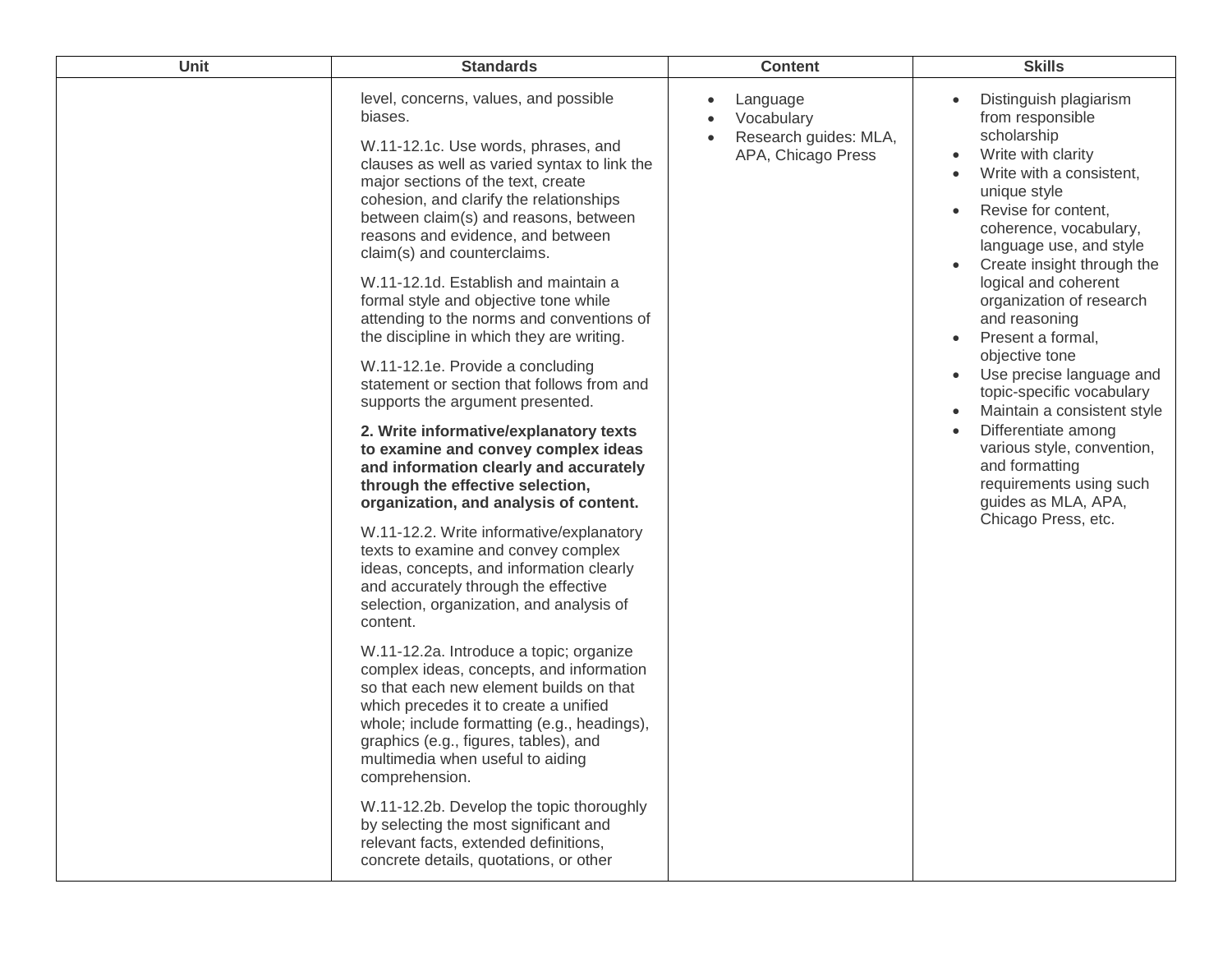| Unit | <b>Standards</b>                                                                                                                                                                                                                                    | <b>Content</b> | <b>Skills</b> |
|------|-----------------------------------------------------------------------------------------------------------------------------------------------------------------------------------------------------------------------------------------------------|----------------|---------------|
|      | information and examples appropriate to<br>the audience's knowledge of the topic.                                                                                                                                                                   |                |               |
|      | W.11-12.2c. Use appropriate and varied<br>transitions and syntax to link the major<br>sections of the text, create cohesion, and<br>clarify the relationships among complex<br>ideas and concepts.                                                  |                |               |
|      | W.11-12.2d. Use precise language,<br>domain-specific vocabulary, and<br>techniques such as metaphor, simile, and<br>analogy to manage the complexity of the<br>topic.                                                                               |                |               |
|      | W.11-12.2e. Establish and maintain a<br>formal style and objective tone while<br>attending to the norms and conventions of<br>the discipline in which they are writing.                                                                             |                |               |
|      | W.11-12.2f. Provide a concluding<br>statement or section that follows from and<br>supports the information or explanation<br>presented (e.g., articulating implications or<br>the significance of the topic).                                       |                |               |
|      | <b>Production and Distribution of Writing</b><br>4. Produce clear and coherent writing<br>in which the development,<br>organization, and style are appropriate<br>to task, purpose, and audience.                                                   |                |               |
|      | W.11-12.4. Produce clear and coherent<br>writing in which the development,<br>organization, and style are appropriate to<br>task, purpose, and audience. (Grade-<br>specific expectations for writing types are<br>defined in standards 1-3 above.) |                |               |
|      | 5. Develop and strengthen writing as<br>needed by planning, revising, editing,<br>rewriting, or trying a new approach.                                                                                                                              |                |               |
|      | W.11-12.5. Develop and strengthen writing<br>as needed by planning, revising, editing,<br>rewriting, or trying a new approach,<br>focusing on addressing what is most                                                                               |                |               |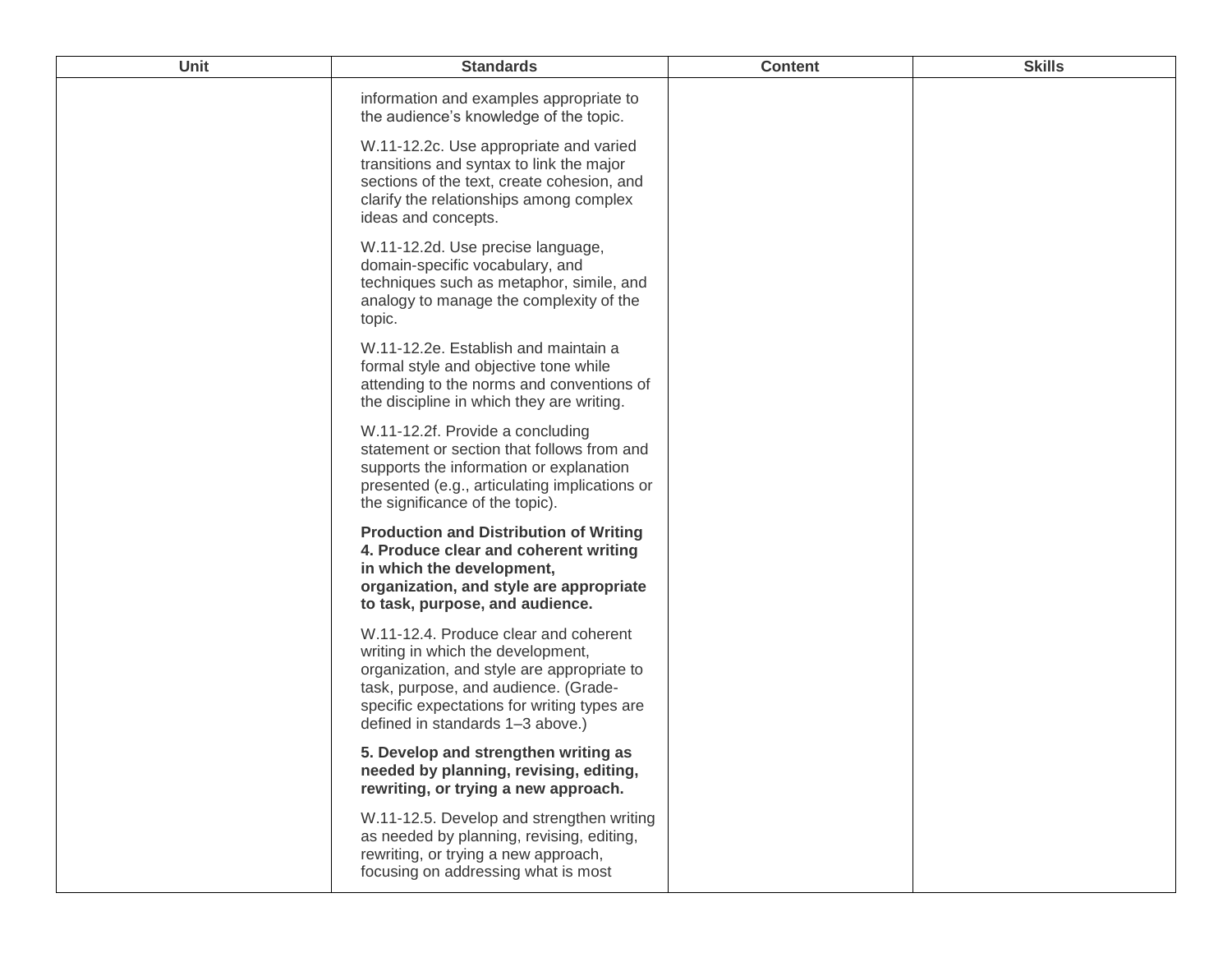| <b>Unit</b> | <b>Standards</b>                                                                                                                                                                                                                                                                                                                                                                           | <b>Content</b> | <b>Skills</b> |
|-------------|--------------------------------------------------------------------------------------------------------------------------------------------------------------------------------------------------------------------------------------------------------------------------------------------------------------------------------------------------------------------------------------------|----------------|---------------|
|             | significant for a specific purpose and<br>audience.                                                                                                                                                                                                                                                                                                                                        |                |               |
|             | 6. Use technology, including the<br>Internet, to produce and publish writing<br>and to interact and collaborate with<br>others.                                                                                                                                                                                                                                                            |                |               |
|             | W.11-12.6. Use technology, including the<br>Internet, to produce, publish, and update<br>individual or shared writing products in<br>response to ongoing feedback, including<br>new arguments or information.                                                                                                                                                                              |                |               |
|             | <b>Research to Build and Present</b><br><b>Knowledge</b><br>7. Conduct short as well as more<br>sustained research projects based on<br>focused questions, demonstrating<br>understanding of the subject under<br>investigation.                                                                                                                                                           |                |               |
|             | W.11-12.7. Conduct short as well as more<br>sustained research projects to answer a<br>question (including a self-generated<br>question) or solve a problem; narrow or<br>broaden the inquiry when appropriate;<br>synthesize multiple sources on the<br>subject, demonstrating understanding of<br>the subject under investigation.                                                       |                |               |
|             | 8. Gather relevant information from<br>multiple print and digital sources,<br>assess the credibility and accuracy of<br>each source, and integrate the<br>information while avoiding plagiarism.                                                                                                                                                                                           |                |               |
|             | W.11-12.8. Gather relevant information<br>from multiple authoritative print and digital<br>sources, using advanced searches<br>effectively; assess the strengths and<br>limitations of each source in terms of the<br>task, purpose, and audience; integrate<br>information into the text selectively to<br>maintain the flow of ideas, avoiding<br>plagiarism and overreliance on any one |                |               |